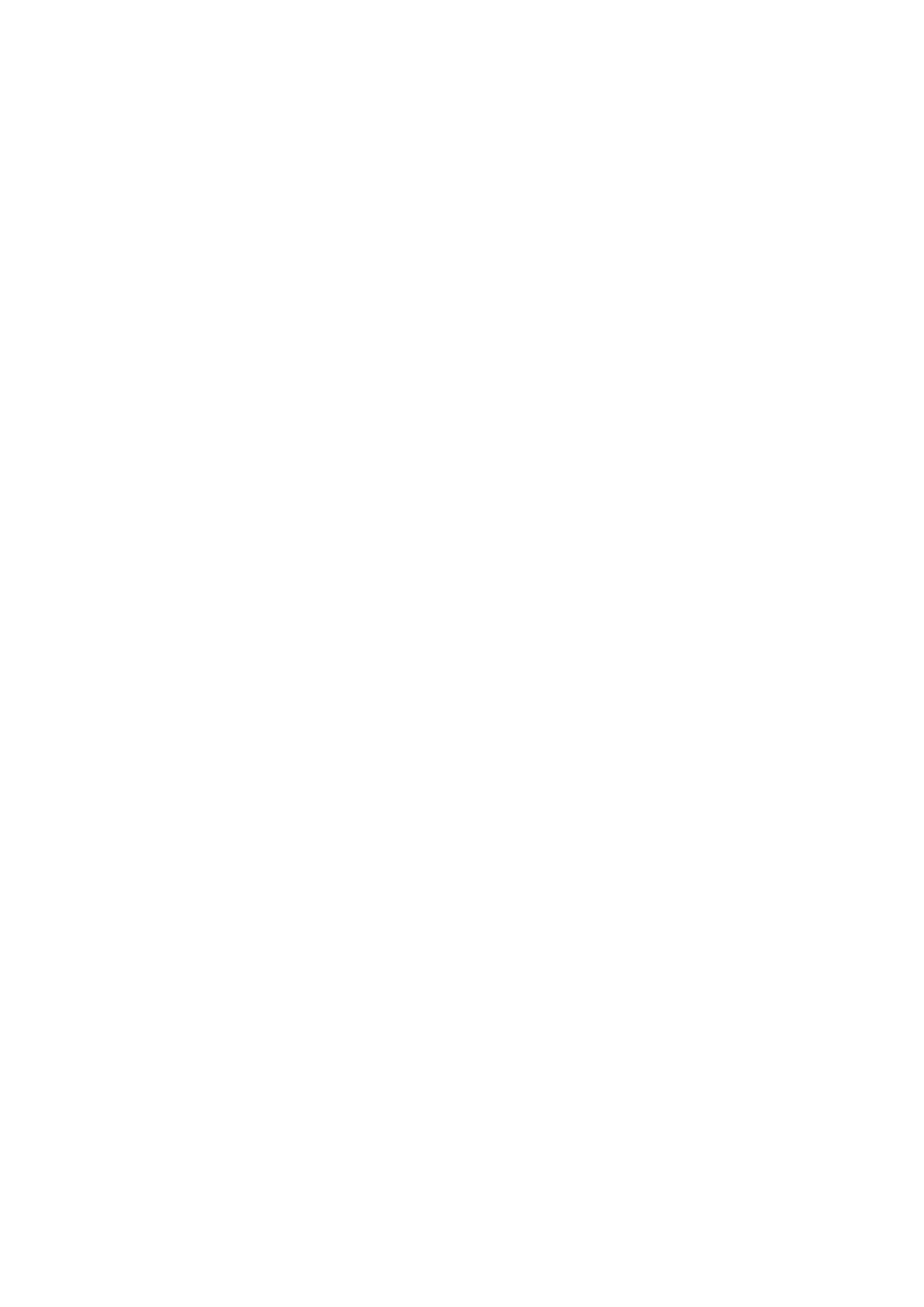

## **COMMONS AND RIGHTS OF WAY COMMITTEE**

- **TIME: 10.00 am**
- **DATE: Monday 7 June 2021**
- **VENUE: Council Chamber - Shire Hall, Gloucester**

### **A G E N D A**

| <b>ITEM</b> | <b>TOPIC</b>                                                                                                                                                                                                                                                                                                                                                                                      | <b>CONTACT</b> |
|-------------|---------------------------------------------------------------------------------------------------------------------------------------------------------------------------------------------------------------------------------------------------------------------------------------------------------------------------------------------------------------------------------------------------|----------------|
| 1.          | <b>Election of Chair</b><br>To elect the Chair of the Committee for the 2021/22 civic year.                                                                                                                                                                                                                                                                                                       | Joanne Bolton  |
| 2.          | <b>Election of Vice-Chair</b><br>To elect a Vice-Chair of the Committee for the 2021/22 civic year.                                                                                                                                                                                                                                                                                               | Joanne Bolton  |
| 3.          | <b>Apologies for Absence</b>                                                                                                                                                                                                                                                                                                                                                                      | Joanne Bolton  |
| 4.          | <b>Declarations of Interest</b><br>Please see note (b) at the end of the agenda.                                                                                                                                                                                                                                                                                                                  |                |
| 5.          | Minutes (Pages 1 - 8)<br>To approve as a correct record the Minutes of the meeting held on<br>23 March 2021.                                                                                                                                                                                                                                                                                      | Joanne Bolton  |
| 6.          | <b>Public Questions on Application(s)</b><br>To answer any written or public questions about the application(s)<br>before the Committee at this meeting. The closing date /time for<br>the receipt of questions is 10:00am on Tuesday 1 June 2021.<br>Please send questions to the Chief Executive marked for the<br>attention of Joanne Bolton (email:<br>joanne.bolton@gloucestershire.gov.uk). | Joanne Bolton  |
| 7.          | <b>Members Questions on Application(s)</b><br>To answer any written members' questions on the application(s)<br>before Committee at this meeting. The closing date/time for the<br>receipt of questions is 10:00am on Tuesday 1 June 2021.<br>Please send questions to the Chief Executive marked for the<br>attention of Joanne Bolton (email:<br>joanne.bolton@gloucestershire.gov.uk).         | Joanne Bolton  |
| 8.          | Application for a Modification Order to add a public footpath                                                                                                                                                                                                                                                                                                                                     |                |

**at Breakheart Hill, North Nibley, Gloucestershire** (Pages 9 -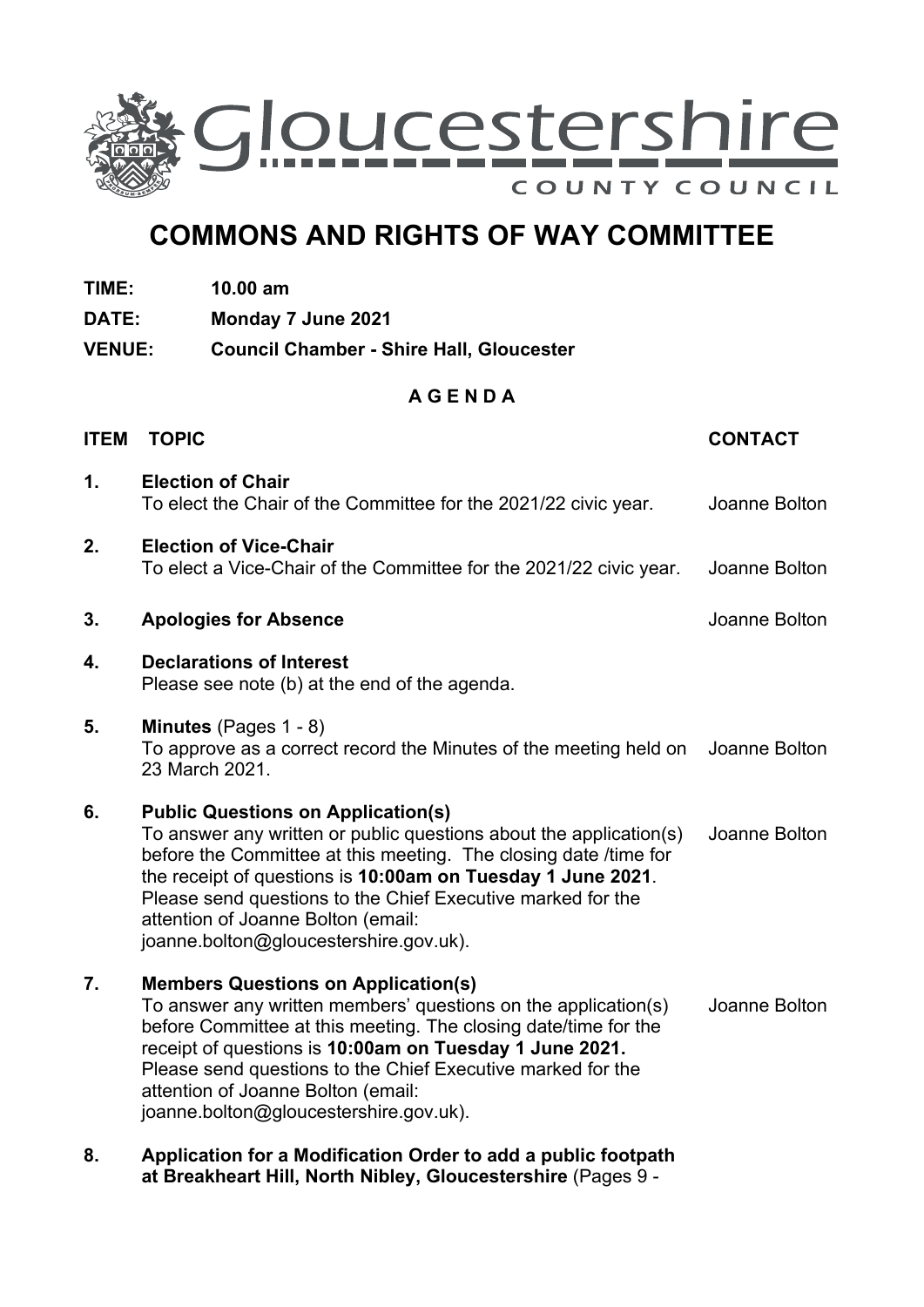102) To consider the following application: 573/11/161(3) Nature of Application: To add a public footpath at Breakheart Hill, North Nibley, Gloucestershire District: Stroud Name of Applicant: Mrs P Gibbs Date of Application: 24 February 2020 Jaci Harris

#### **9. Public Questions - About the matters which are within the powers and duties of the Committee**

To answer any written or public questions about the matters, which are within the powers and duties of the Committee. The closing date /time for the receipt of questions is **10:00am on Tuesday 1 June 2021.** Please send questions to the Chief Executive marked for the attention of Joanne Bolton (email: joanne.bolton@gloucestershire.gov.uk). Joanne Bolton

### **10. Members' Questions - About the matters which are within the powers and duties of the Committee**

To answer any written members' questions about the matters which are within the powers and duties of the Committee. The closing date/time for the receipt of questions is **10:00am on Tuesday 1 June 2021.** Please send questions to the Chief Executive marked for the attention of Joanne Bolton (email: joanne.bolton@gloucestershire.gov.uk). Joanne Bolton

### **NOTES**

- (a) **MEMBERSHIP –**Cllr Phil Awford, Cllr Alex Hegenbarth, Cllr Beki Hoyland, Cllr Mark Mackenzie-Charrington, Cllr Graham Morgan, Cllr Dominic Morris, Cllr Robert Vines, Cllr Susan Williams and Cllr Dr David Willingham
- (b) **DECLARATIONS OF INTEREST** Please declare any disclosable pecuniary interests or personal interests that you may have relating to specific matters which may be discussed at this meeting, by signing the form that will be available at the back of the meeting room. Completing this list is acceptable as a declaration, but does not, of course, prevent members from declaring an interest orally in relation to individual agenda items. The list will be available for public inspection.

Members requiring advice or clarification about whether to make a declaration of interest are invited to contact the Monitoring Officer (Rob Ayliffe Tel: 01452 328506 e-mail: [rob.ayliffe@gloucestershire.gov.uk\)](mailto:rob.ayliffe@gloucestershire.gov.uk) prior to the start of the meeting.

(c) Will Members please sign the attendance list.